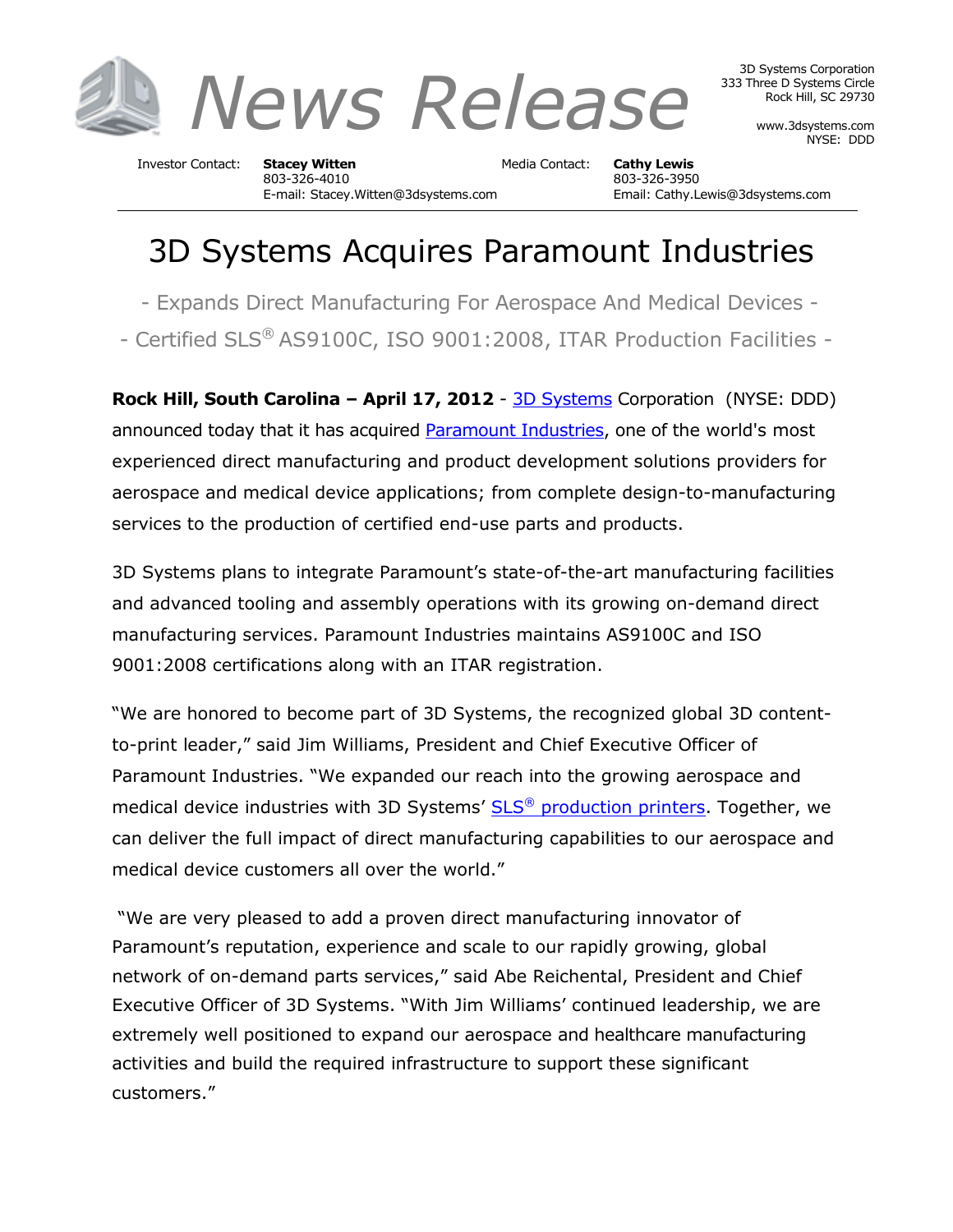## **About 3D Systems Corporation**

3D Systems is a leading provider of 3D content-to-print solutions including 3D printers, print materials and on-demand custom parts services for professionals and consumers alike. The company also provides creative content development, design productivity tools and curation services and downloads. Its expertly integrated solutions replace, displace and complement traditional methods and reduce the time and cost of designing new products by printing real parts directly from digital input. These solutions are used to rapidly design, communicate, prototype and produce functional parts, empowering its customers to create with confidence.

More information on the company is available at [www.3DSystems.com.](http://www.3dsystems.com/)

To experience 3D Systems' entire range of 3D content-to-print products and services please visit [www.printin3D.com,](http://www.printin3d.com/) [www.production3dprinters.com,](http://www.production3dprinters.com/) [www.cubify.com,](http://www.cubify.com/) [www.toptobottomdental.com,](http://www.toptobottomdental.com/) [www.3Dproparts.com,](http://www.3dproparts.com/) [www.print3d.com,](http://www.print3d.com/) [www.quickparts.com,](http://www.quickparts.com/) [www.alibre.com,](http://www.alibre.com/) [www.bitsfrombytes.com,](http://www.bitsfrombytes.com/) [www.myrobotnation.com,](http://www.myrobotnation.com/) [www.The3dStudio.com,](http://www.the3dstudio.com/) [www.freedomofcreation.com,](http://www.freedomofcreation.com/) [www.sycode.com,](http://www.sycode.com/) [www.botmill.com,](http://www.botmill.com/) [blog.3dsystems.com,](http://blog.3dsystems.com/) or via email at [moreinfo@3Dsystems.com.](mailto:moreinfo@3dsystems.com)

## **About Paramount Industries**

Paramount Industries is among the world's most experienced manufacturers and providers of product development services, including [product design and](http://www.paramountind.com/new-product-development.html)  [engineering,](http://www.paramountind.com/new-product-development.html) [rapid prototyping,](http://www.paramountind.com/rapid-prototyping.html) [rapid tooling](http://www.paramountind.com/rapid-tooling.html) and direct [manufacturing](http://www.paramountind.com/rapid-manufacturing.html) that produces custom parts direct from digital input.

Originally founded in 1966, Paramount has expanded its scope to apply advanced technology in all aspects of product development. Today, Paramount offers a comprehensive array of services. In addition to rapid prototyping and rapid tooling,